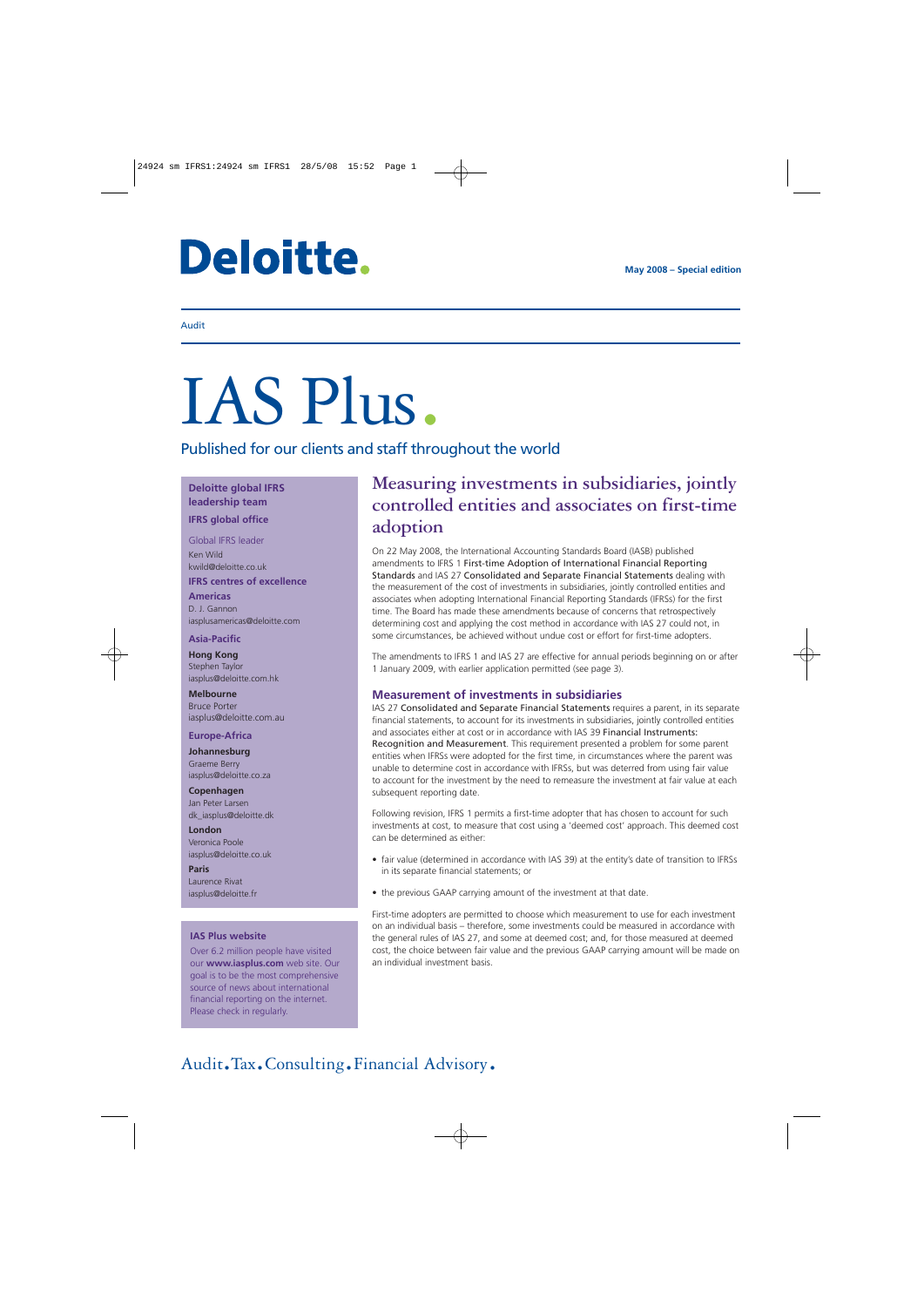#### **Disclosures required where deemed cost is used**

An entity that has elected to use the deemed cost alternative available under the revised IFRS 1 in its opening IFRS statement of financial position is required to disclose the following in its first IFRS financial statements:

- the aggregate deemed cost of those investments for which deemed cost is their previous GAAP carrying amount;
- the aggregate deemed cost of those investments for which deemed cost is fair value; and
- the aggregate adjustments to the carrying amounts reported under previous GAAP.

#### **Recognition of dividends from subsidiaries, jointly controlled entities and associates**

Prior to amendment, IAS 27 also required a parent to recognise distributions received from the pre-acquisition accumulated profits of a subsidiary, associate or joint venture accounted for using the cost method as a reduction in the cost of the investment. Again, this caused a potential problem for first-time adopters because, if the parent had acquired a subsidiary before the parent's date of transition to IFRSs, the parent might need to know the subsidiary's pre-acquisition accumulated profits under IFRSs in order to determine the appropriate accounting for a subsequent dividend.

IFRS 1 exempts entities from restating business combinations prior to the date of transition to IFRSs because of the numerous practical difficulties involved, and it would therefore be unfortunate if the entity were required to restate the business combination simply to arrive at an amount for pre-acquisition profits in order to meet the IAS 27 requirements. The Board has therefore removed from IAS 27 the requirement to distinguish between pre- and postacquisition dividends. The Standard now applies the general requirements of IAS 18 Revenue and requires that dividends received from subsidiaries, jointly controlled entities and associates be recognised in profit or loss when the entity's right to receive the dividend is established.

#### **An indicator of impairment**

To address concerns that the new rules for recognition of dividends could result in inappropriate recognition of profit, IAS 36 Impairment of Assets has been amended by the introduction of a new indicator of impairment.

In assessing whether a full impairment test is required for an investment in a subsidiary, jointly controlled entity or associate, an entity is required to consider whether it has recognised a dividend from the investment and evidence is available that:

- the carrying amount of the investment in the separate financial statements exceeds the carrying amount in the consolidated financial statements of the investee's net assets; or
- the dividend exceeds the total comprehensive income of the subsidiary, jointly controlled entity or associate in the period in which the dividend is declared.

#### **Reorganisations by establishing a new parent**

IAS 27 has also been amended to deal with circumstances where a parent reorganises the structure of its group by establishing a new entity as its parent. In such reorganisations, the new parent obtains control of the original parent by issuing equity instruments in exchange for equity instruments of the original parent. Under the new rules, in a reorganisation that meets specified criteria, the new parent measures the cost of its investment in the previous parent at the carrying amount of its share of the equity items shown in the separate financial statements of the original parent at the date of the reorganisation.